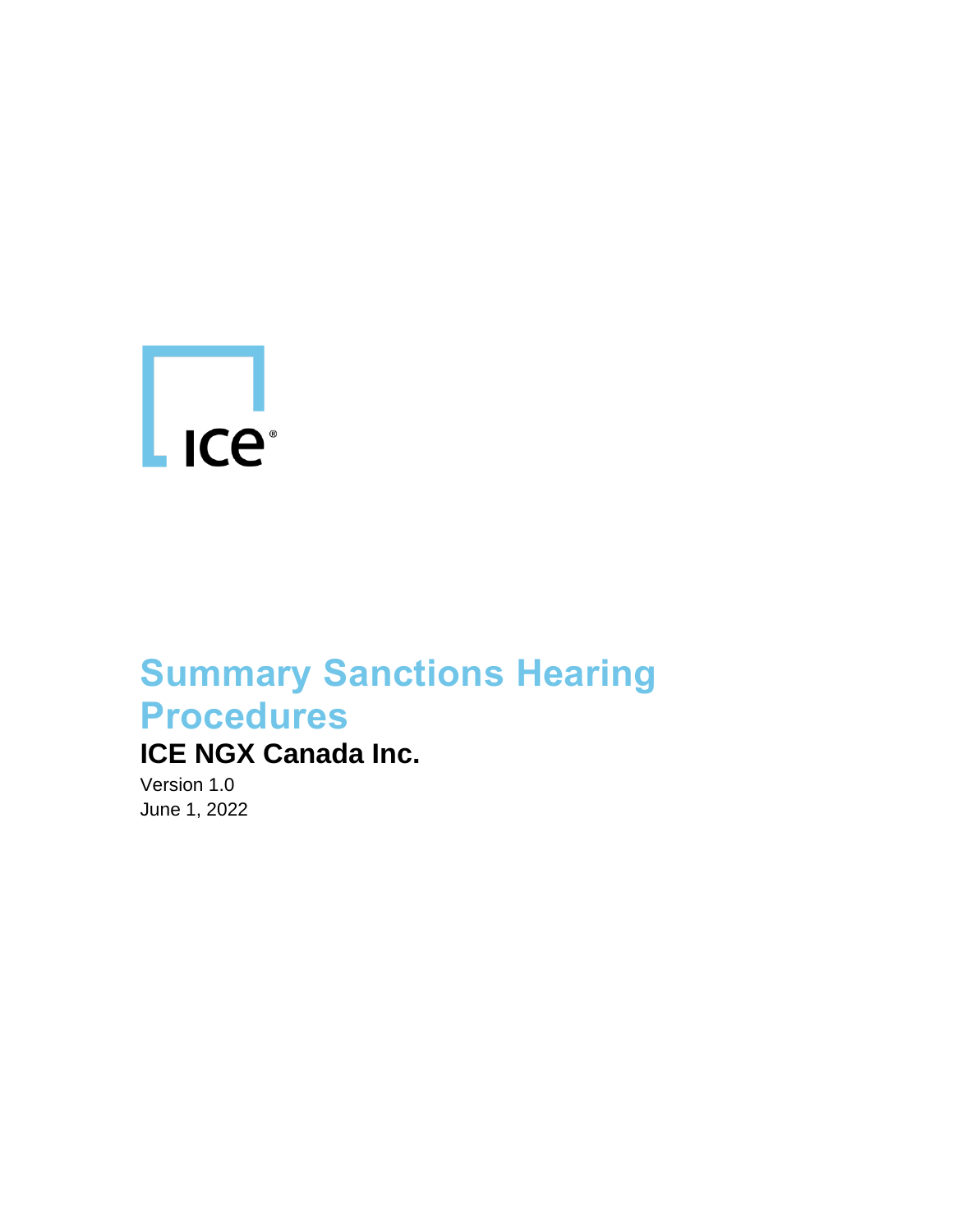# $\mathsf{L}$  ICe<sup>®</sup>

### **Summary Sanctions Hearing Procedures**

#### **1 Introduction**

- 1.1 This document sets out the procedures (the "**Procedures**") for appeal against a summary sanction ("**Summary Sanction**") imposed by the Exchange under section 6.5 of the ICE NGX Contracting Party Agreement ("**CPA**").
- 1.2 Capitalised terms used but not defined in these Procedures have the meaning given to them in the CPA.
- 1.3 In these Procedures, the date of receipt of a notice or correspondence will be determined in accordance with Article 9 of the CPA.
- 1.4 Any time limits prescribed in these Procedures may be extended by mutual consent of the Appellant and the Exchange.

#### **2 Notice of Appeal and Grounds of Appeal**

- 2.1 In accordance with section 6.5 of the CPA, a Contracting Party ("**Appellant**") may appeal against a Summary Sanction imposed by the Chief Compliance Officer by requesting in writing a hearing before a Summary Sanctions Hearing Panel (a "**Notice of Appeal**").
- 2.2. A Notice of Appeal must be filed in accordance with each of the following.
- (a) A Notice of Appeal must be filed with the Exchange's Legal Department within 10 business days after receipt of a Notice of Summary Sanction.
- (b) A Notice of Appeal must set out the grounds of appeal, which may only be any one or more of the following.
	- (i) The decision to impose the Summary Sanction was unsupported by the evidence or was against the weight of the evidence.
	- (ii) The decision to impose the Summary Sanction was based on an error of law, or a misinterpretation of the Rules.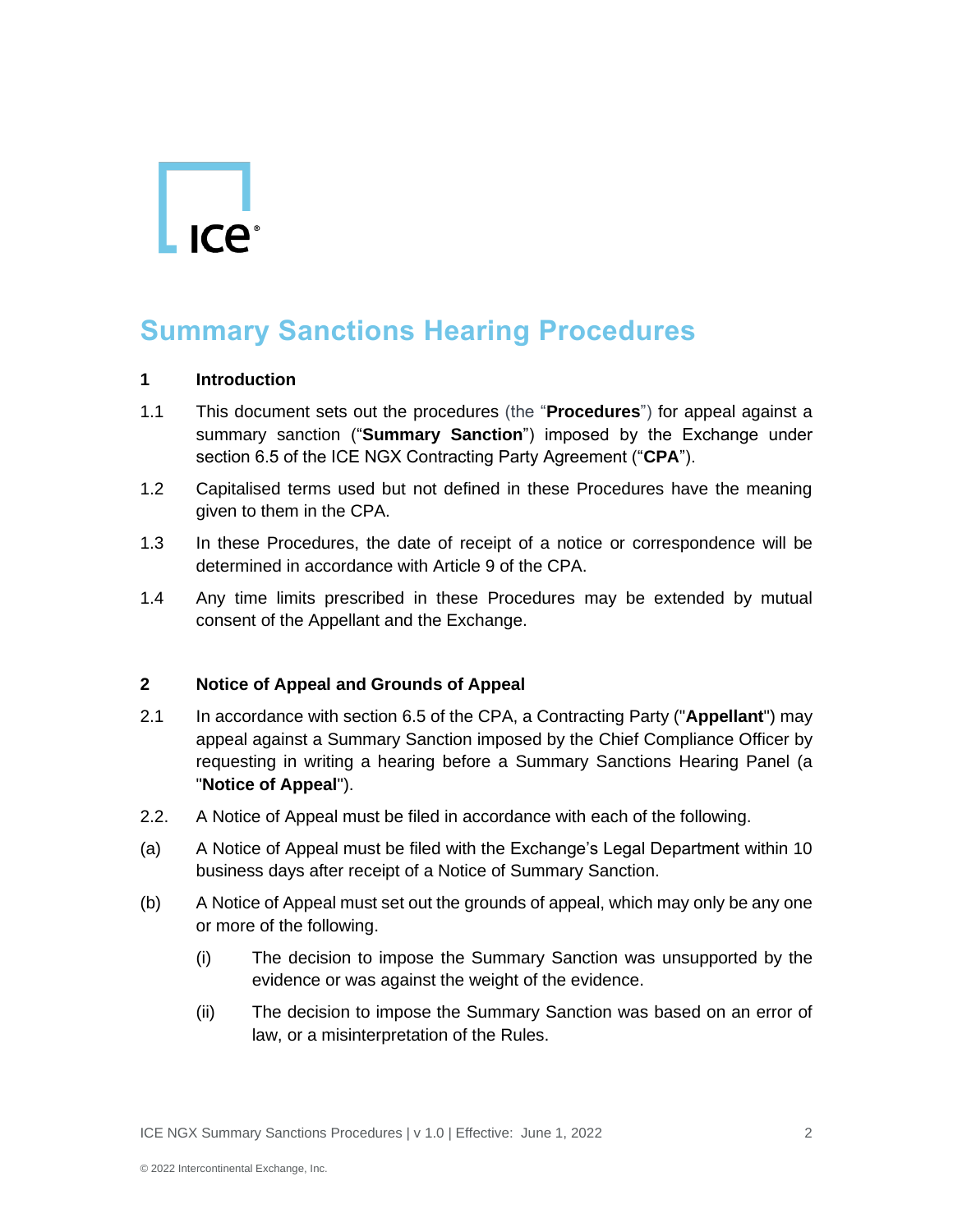(iii) The Exchange did not consider facts or evidence that were or are available, whether at the time the Summary Sanction was imposed or at the time the Notice of Appeal is filed, and, had the Exchange considered such facts or evidence, its decision to impose the Summary Sanction would have been different.

The Exchange may reject a Notice of Appeal that does not contain a valid basis for appeal, and must notify the Appellant in writing of any such rejection.

- (c) A Notice of Appeal must contain a brief statement of all matters relied upon by the Appellant and must be accompanied by the evidence the Appellant seeks to rely upon in the appeal.
- (d) A Notice of Appeal must state whether the Appellant wishes to have the appeal determined at a hearing or on paper.
- (e) A Notice of Appeal must be accompanied by a filing fee (the "**Filing Fee**") of the greater of USD 1,000 or 20% of the sanction specified in the Summary Sanction being appealed. The Exchange may determine in its discretion to reduce or waive the Filing Fee.

#### **3 Pre-Hearing Procedures and Directions**

- 3.1 Within 15 business days following receipt of a Notice of Appeal filed in accordance with section 2.2, Exchange will provide to the Appellant (i) any written response by the Exchange to the Notice of Appeal (with or without evidence in support), or (ii) a notice that no written response will be provided (a "**Notice of No Response**").
- 3.2 Within 10 business days from (i) receipt of Exchange's written response, (ii) receipt of a Notice of No Written Response, or (iii) the date set out in section 3.1, the Appellant must provide the following to the Exchange:
- (a) any additional evidence to be relied on by the Appellant;
- (b) the Appellant's election as to whether the appeal is to be determined on paper only or by hearing; and
- (c) any other directions agreed between the Exchange and the Appellant (collectively, (b) and (c) the "**Agreed Directions**").
- 3.3 The Notice of Summary Sanction, the Notice of Appeal, Exchange's written response (or Notice of No Response), any evidence to be relied on by the Exchange, any evidence to be relied on by the Appellant provided under section 2.2(c) and 3.2(a), and the Agreed Directions shall collectively form the "**Appeal Materials**".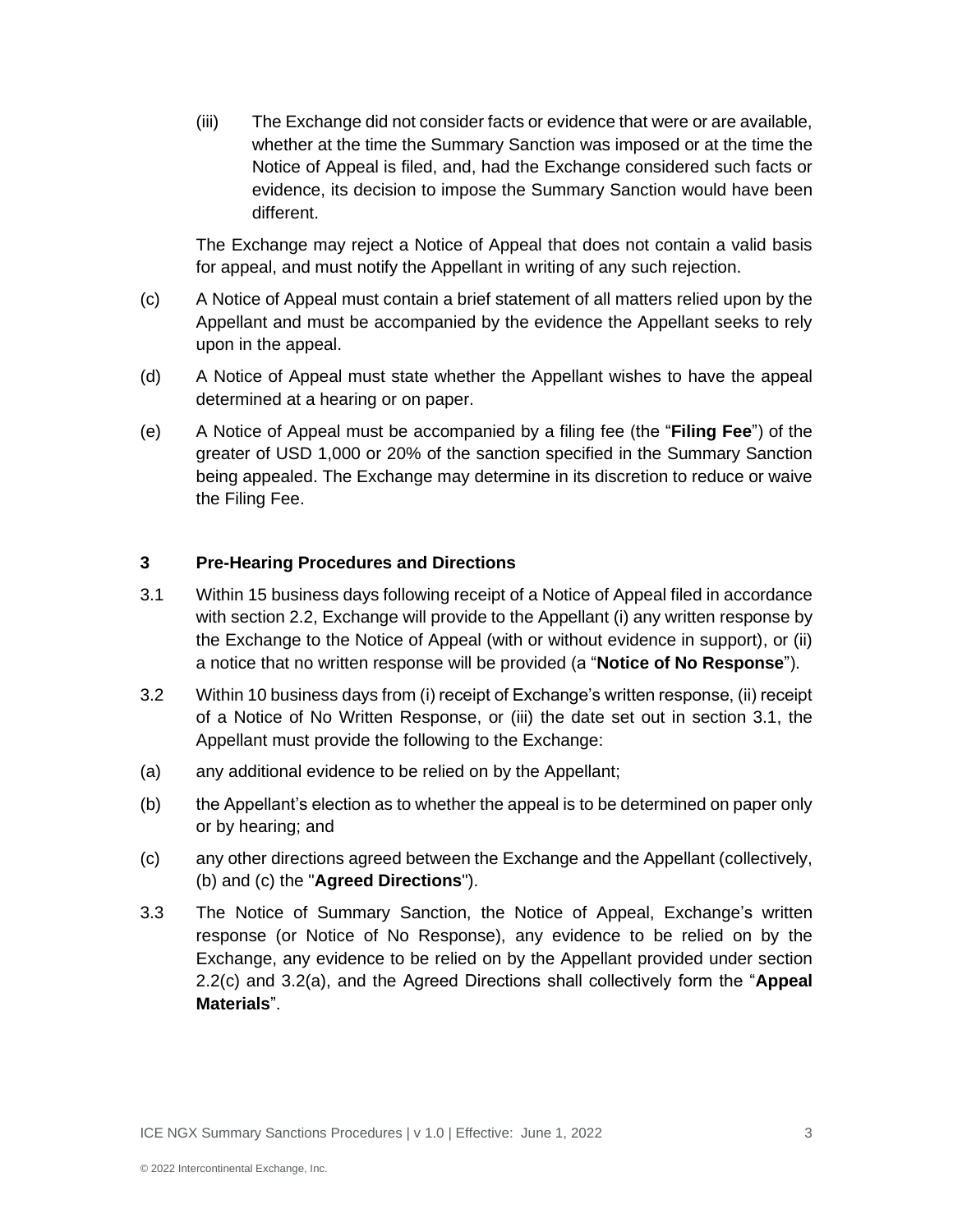- 3.4 Within 10 business days of receipt of the items set out in section 3.2, the Exchange will
- (a) convene a panel (the "**Summary Sanctions Hearing Panel**") to hear the appeal in accordance with section 4 of these Procedures, and
- (b) provide the Appeal Materials to the Summary Sanctions Hearing Panel.
- 3.5 If the Appellant indicated it wishes to have the matter determined on paper, the Summary Sanctions Hearing Panel will proceed to determine the appeal on the basis of the evidence and submissions in the Appeal Materials, in accordance with section 5 below. The Summary Sanctions Hearing Panel may ask questions of the Appellant or the Exchange by email, and set a reasonable deadline for replying to any such question. Any such email correspondence with either party must be copied to the other party.
- 3.6 If the Appellant indicated it wishes to have a hearing, the Summary Sanctions Hearing Panel will issue directions to the Appellant and the Exchange for the hearing of the appeal ("**Summary Sanctions Appeal Hearing**"), which may include the Agreed Directions.
- 3.7 Each of the Appellant and the Exchange may request to vary the directions issued by the Summary Sanctions Hearing Panel. Any such request must be in writing and must be received by the Summary Sanctions Hearing Panel within 5 business days of the directions being issued.
- 3.8 The Appellant may withdraw its appeal in writing delivered to the Exchange at any time prior to the determination of the appeal by the Summary Sanctions Hearing Panel.
- (a) If the Appellant withdraws its appeal, the Summary Sanction is due and payable within 10 business days of the notice of withdrawal of appeal.
- 3.9 Exchange may withdraw a Summary Sanction that is the subject of an appeal in writing delivered to the Appellant and the Summary Sanctions Hearing Panel at any time prior to the determination of the appeal.

#### **4. Composition of a Summary Sanctions Hearing Panel**

- 4.1 A Summary Sanctions Hearing shall be conducted by a three-member panel, selected by the President of the Exchange. The panel will not include the Chief Compliance Officer or any member of the Exchange's Compliance staff.
- 4.2 In selecting the Summary Sanctions Hearing Panel, the President shall consider several criteria, including:
- (a) the availability of an individual to participate in the Summary Sanctions Hearing;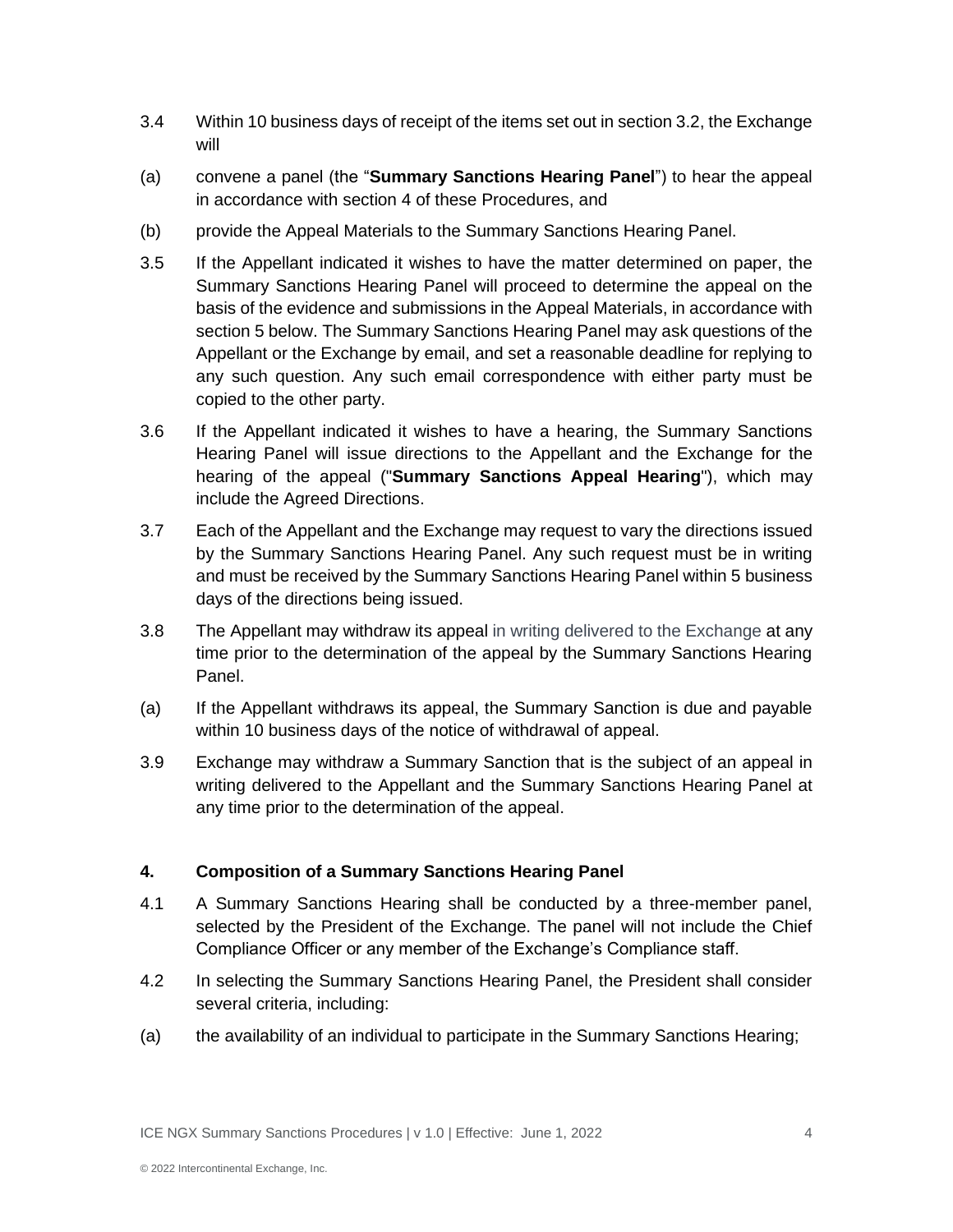- (b) the potential for a direct conflict of interest due to an individual's personal, business, or family relationship; and
- (c) the relevant experience and expertise of the individual.

#### **5. Conduct of a Summary Sanctions Appeal Hearing**

5.1 A Summary Sanctions Appeal Hearing will proceed in the manner determined most appropriate and fair by the Chairperson of the Summary Sanctions Hearing Panel (the "**Hearing Chairperson**").

#### **6. Determination of the appeal**

- 6.1 The burden of convincing the Summary Sanctions Hearing Panel to allow the appeal in whole or in part shall reside with the Appellant.
- 6.2 The Summary Sanctions Hearing Panel will determine the appeal by applying the civil standard of proof, i.e., on the balance of probabilities.
- 6.3 The Summary Sanctions Hearing Panel may:
- (a) dismiss the appeal and confirm the Summary Sanction, in which case the Summary Sanctions Hearing Panel shall state the date by which the Summary Sanction must be paid; or
- (b) allow the appeal and annul the Summary Sanction, in whole or in part.
- 6.4 In the case of 6.3(b), the Summary Sanctions Hearing Panel may direct that the Filing Fee be refunded in whole or in part to the Appellant.
- 6.5 The decision of the Summary Sanctions Hearing Panel shall be notified to the Appellant and the Exchange, and any other applicable party, in writing as soon as possible.
- 6.6 A decision of the Summary Sanctions Hearing Panel may be published by notice by Exchange.

#### **7. Concluding Matters**

7.1 All applicable correspondence in relation to the Summary Sanctions Appeal Hearing, any transcript of the Summary Sanctions Appeal Hearing and all documentary evidence presented to the Summary Sanctions Hearing Panel by any party shall comprise the record of the Summary Sanctions Appeal Hearing.